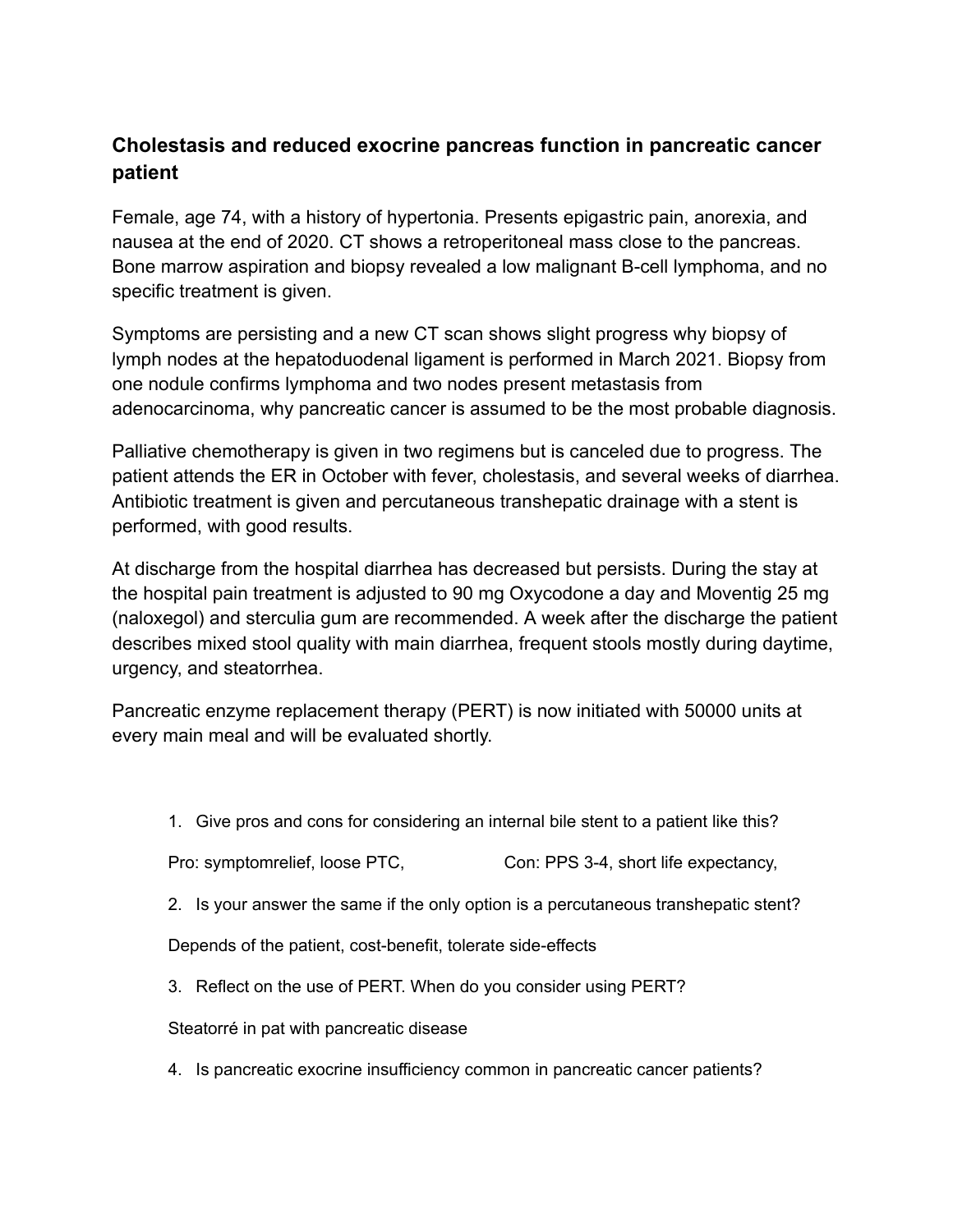**Inoperable ileus**

Woman 52 years old

Lives alone in an apartment. 2 children in their 20`s.

Cancer in coecum with perforation -- 2017

Peritoneal carcinomatosis- HIPEC 2019- Surgical complication with injury of the bladder - resulting in bilateral nephrostomy and Hartmann's procedure.

Gastroscopy Nov - 20 shows an ulcer. Biopsy - adenocarcinoma

Ileus again in May, laparotomy showed total adherence of the bowel. Got a new loop ostomy.

Later same month: No feces production from the ostomy.

CT scan again shows ileus of the small intestine.

Lots of nausea and abdominal pain - got a NG tube and opioids both sc and transdermal. Tried several Small Bowel Follow-through with gastrografin without effect. Pain in the epigastrium. Treated with Somac 40-80 mg /day and Gaviscon. Pain treatment: Fentanyl transdermal, morphine and oxycodone iv, sc Catapresan (clonidine), and EDA

Comprehensive cancer in the abdomen and prior massive surgery makes further surgery, not an option.

Sc "Ileus pump" is started with haloperidol, ketamine, midazolam, and morphine. Another pump with scopolamine.

Ondansetron and diazepam as needed

A week later a lot of bile-colored fluid comes from the ostomy and the state of ileus is cured.

Later the same day scopolamine, Catapresan (clonidine), and EDA is deprescribed

1. What is your approach to a patient presenting with an inoperable ileus? V-sond/NG-tube, PEG? TPN? Steroids. Somatostatin?

2. What diagnostics are in place, first-line treatment? How do you proceed?

Yes.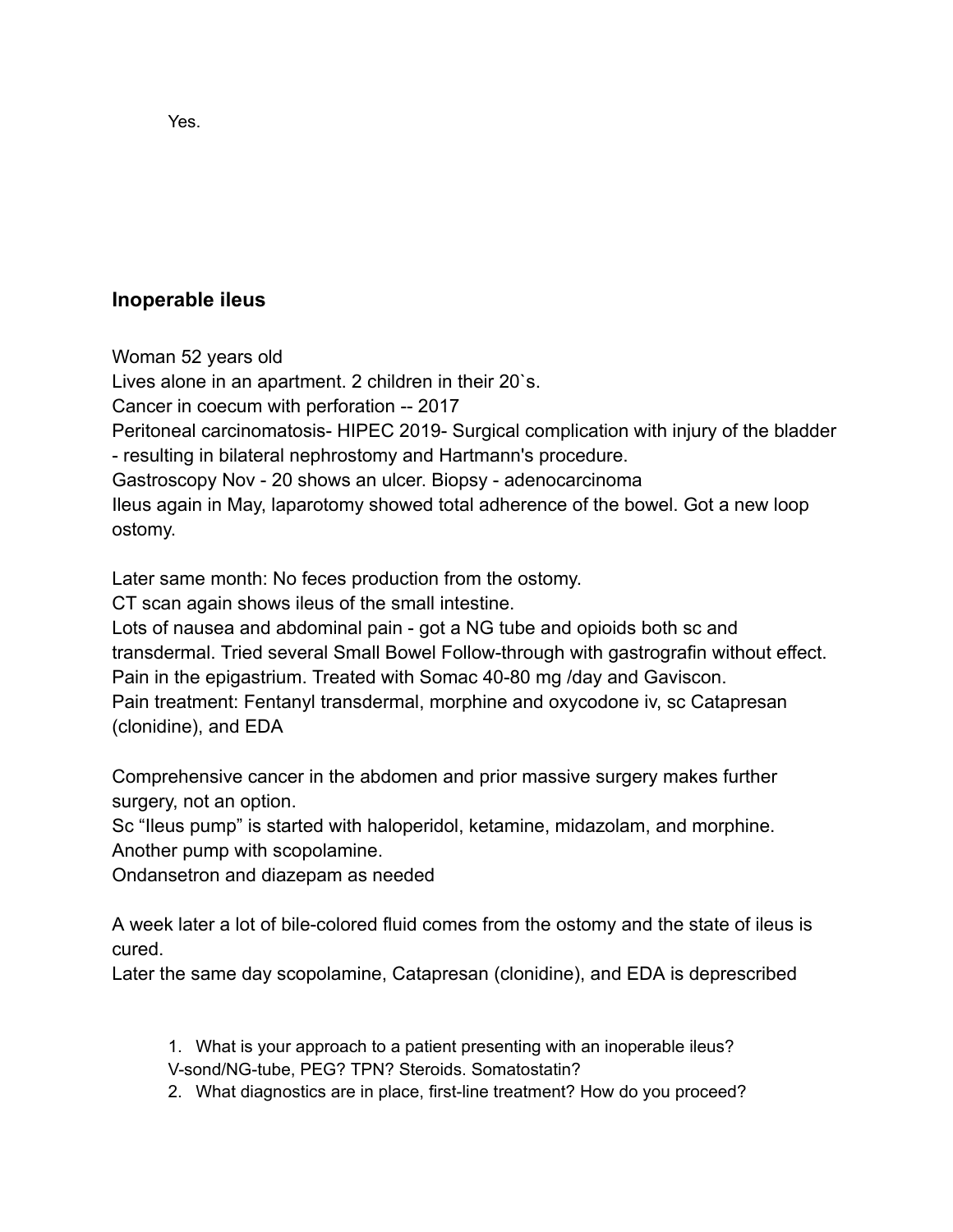X-ray/stethoscope. TTP. Steroids/fluids 3. What do you typically put in your "ileus pump?"

Somatostatin, Buscopan, painkillers, tranquilisers, haloperidol,

## **Fluids and nutrition for a patient with ovarian cancer and ileus**

The patient is a woman in her sixties with metastatic ovary cancer. She lives alone in an immaculately clean apartment – she cares about appearances. Her husband is elderly and lives in a residential home, where she visits every day. They have no children.

At first contact with the team, she is hospitalized after yet another bout of partial bowel obstruction. Her pain is controlled, she drinks fluids and gets artificial nutrition every other day. She has a colostomy after her initial surgery, and she is very thin. Whenever she tries eating anything she has colicky pains.

The next time we see her, on an acute call, she is at home. The night has been awful with pains and vomiting. Her belly is bloated, and her bowel sounds sharp. All medication was changed to the intravenous route, and she was given Octreotide. Parenteral nutrition was switched for glucose, and we planned for a new visit the next day. Then she was better, and her bowel sounds normal. There was fluid in the colostomy bag. We gave her Ringer-Acetate in the daytime and glucose at night and restarted Primperan.

Things remained calm for a few weeks. She went back to parenteral nutrition every other day and no Octreotide. She drank bouillon and visited her husband daily.

Then her pain and vomiting returned. We stopped Primperan and added Octreotide and Buscopan. She was cautioned against taking too much orally. She wanted Ringer-Acetate instead of drinking as was given. A new plateau was reached. Sometimes she vomited but overall Haloperidol gave good symptom control. Her brother was planning a visit from overseas. She was panicky – "I must be well for the visit". They did not know, and she wanted me to warn them of her state. She died the day after they had left.

- 1. Discuss the role of iv fluids in a palliative cancer patient with an inoperable ileus
- 2. Discuss the role of iv nutrition in a palliative cancer patient with an inoperable ileus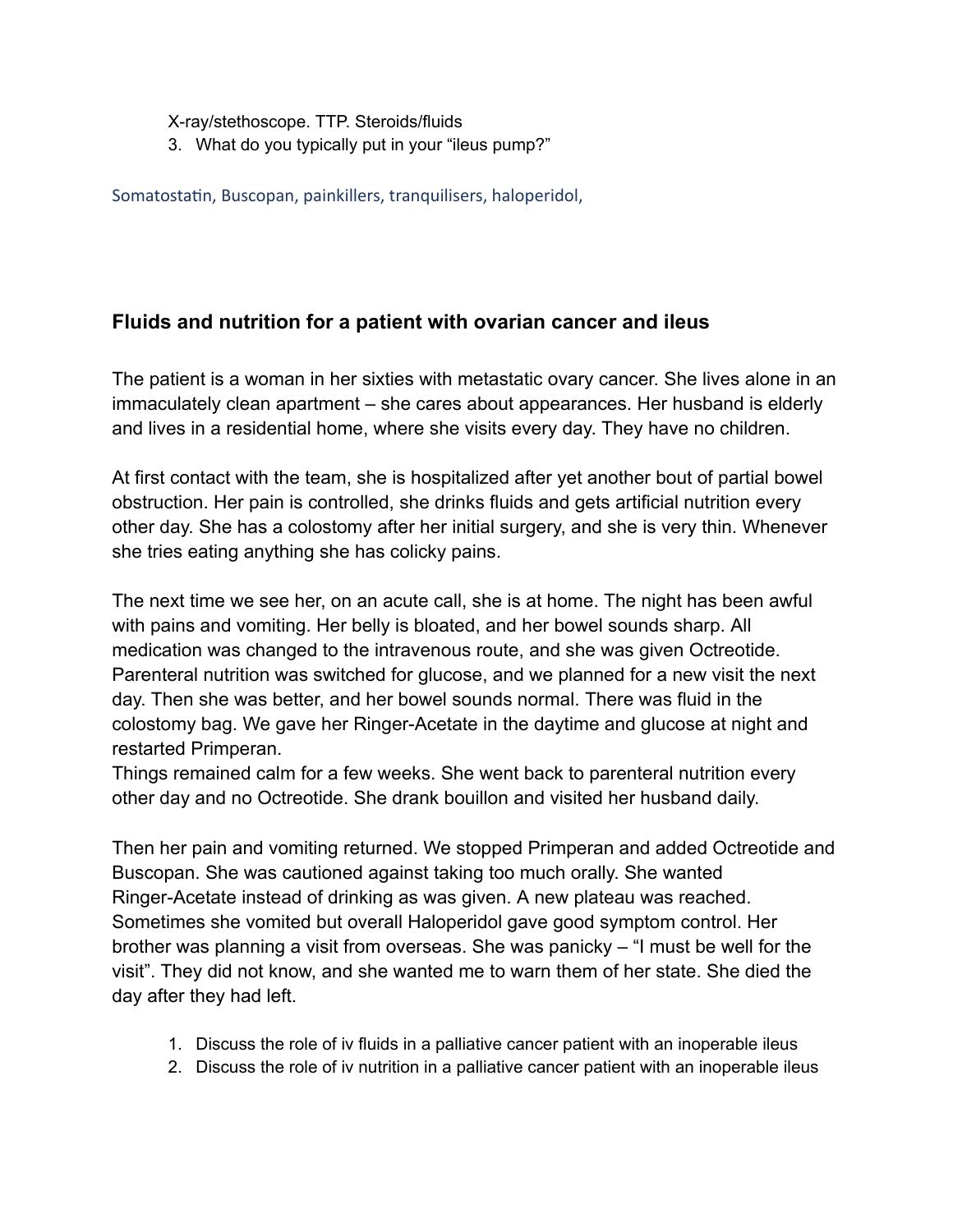3. What do you recommend as treatment against colicky pain in inoperable ileus? Buscopan. Midazolame. Steroids.

4. What do you recommend as treatment against nausea in inoperable ileus? Haloperidol/Nozinan. Zyprexa

- 5. What do you recommend as medication to reduce vomiting in inoperable ileus?
	- a. (When do you use butylscopolamine, other anticholinergic drugs, and octreotide?) NGS/V-sond, Somatostatin (pref in pump d/t short ½ life)
- 6. Do you have literature or maybe guidelines to support your recommendations under questions 1-5?

## **Cardia cancer and hematemesis**

Man 63 years old, mainly in good health.

Diagnosed with cardia cancer in august 2019. Considered inoperable. Given palliative chemotherapy and radiotherapy due to dysphagia.

In July admitted to the surgical department with melena and hematemesis. CT showed significant progression of tumor and metastases. Ended oncological treatment, received PICC line (central IV catheter) and esophageal stent.

Admitted to hospice for symptom relief and care. Symptoms are nausea, vomiting, and poor appetite. ECOG 2.

Medication: Pantoprazole x 2, Metoclopramide x 3, Paraffin mixt 10 ml x 1,

Natriumpicosulfat 10 dr x 2, Cyklokapron (tranexamic acid) 500 mg x 1 vesp, Paracet x 3 og Fentanyl patch 25 mcg/time.

A few weeks later admitted to a hospital palliative care unit due to increasing pain and a tendency to bloody vomiting at night. Recommended high head position, smaller meals, and Metoclopramide. Hb 8,0. He got a blood transfusion with no effect on his general condition.

Medication changes: Paraffin mixt 10 ml x 2, Natriumpicosulfat 5 dr x 1, Cyklokapron 1000 mg x 2, Fentanyl patch 37 mcg/hour.

A month later at the nursing home, the patient has a high fever of 39,4 and dyspnea. Hb 7,6. Cefotaxime is started on suspicion of aspiration pneumonia.

A few days later the patient has increasing hematemesis. The patient wants to end all possible life-prolonging medication. Starting haloperidol sc, midazolam sc at night. (Central IV line was clogged)

A few days later further increased hematemesis. Also increasing pain, nausea, and anxiety. Restarted pantoprazole and Cyklokapron iv and syringe driver with morphine 70 mg and midazolam 3 mg /24 timer. Zyprexa was suggested